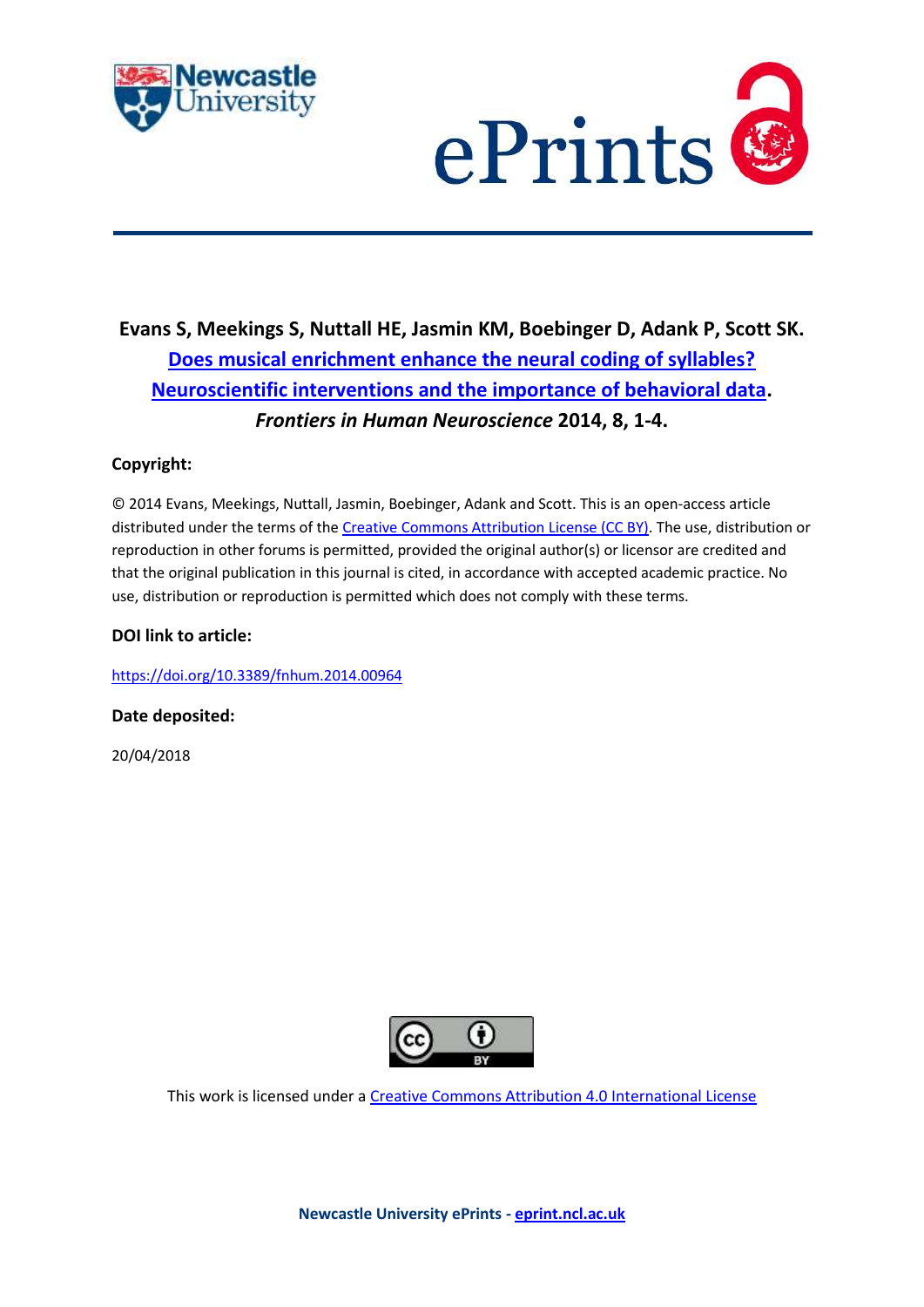

# Does musical enrichment enhance the neural coding of [syllables? Neuroscientific interventions and the importance](http://www.frontiersin.org/journal/10.3389/fnhum.2014.00964/full) of behavioral data

*[Samuel Evans](http://community.frontiersin.org/people/u/141818) <sup>1</sup> \*, [Sophie Meekings](http://community.frontiersin.org/people/u/192828) 1, [Helen E. Nuttall](http://community.frontiersin.org/people/u/195797) 2, [Kyle M. Jasmin1](http://community.frontiersin.org/people/u/194929), Dana Boebinger 1, [Patti Adank2](http://community.frontiersin.org/people/u/55404) and [Sophie K. Scott](http://community.frontiersin.org/people/u/491) <sup>1</sup>*

*<sup>1</sup> Institute of Cognitive Neuroscience, University College London, London, UK*

*<sup>2</sup> Speech, Hearing and Phonetic Sciences, University College London, London, UK*

*\*Correspondence: [samuel.evans@ucl.ac.uk](mailto:samuel.evans@ucl.ac.uk)*

#### *Edited by:*

*Lynne E. Bernstein, George Washington University, USA*

*Reviewed by: Dorothy Bishop, University of Oxford, UK*

**Keywords: musicianship, speech perception, literacy, intervention, auditory brainstem response (ABR)**

### **A commentary on**

## **Music enrichment programs improve the neural encoding of speech in at-risk children**

*by Kraus, N., Slater, J., Thompson, E. C., Hornickel, J., Strait, D. L., Nicol, T., et al. (2014). J. Neurosci. 34, 11913–11918. doi: 10.1523/JNEUROSCI.1881-14.2014*

Speech perception problems lead to many different forms of communication difficulties, and remediation for these problems remains of critical interest. A recent study by [Kraus et al.](#page-4-0) [\(2014b](#page-4-0)) published in the Journal of Neuroscience, used a randomized controlled trial (RCT) approach to identify how low intensity communitybased musical enrichment for "at-risk children" improved neural discrimination of "ba/ga" syllables. In the study, forty-four children aged six to nine years from "gang reduction zones" received 2 hours of musical training each week arranged in two 1 hour sessions. A control group received a single year of training following a one year delay, whilst the experimental group received two full years of training without delay. They found that auditory brainstem responses (ABRs) to the "ba/ga" syllables were changed in the experimental group, but only after more than one year of training. ABRs were not changed in the control group, either following the delay or after the first full year of training. We endorse the use of a randomized control trial (RCT) to evaluate this educational programme,

but argue that several additional criteria must be met before firm conclusions can be drawn about the benefits of the intervention.

Kraus et al. argue their results provide evidence that "community music programs may stave off certain languagebased challenges" [\(Kraus et al.](#page-4-0), [2014b](#page-4-0), p. 11915), but this claim is hard to sustain without behavioral data (e.g., of concomitant improvements in speech perception or literacy). For the current paper, it would be necessary to show group differences in behavior that relate to the educational program, and explore the ways that individual differences in neural and behavioral profiles vary with the speech and literacy measures. This is particularly important given that a meaningful musicianship advantage in speech perception can be hard to demonstrate, as the size of the advantage shown for musicians (compared to non-musicians) is small (*<*1 dB) [\(Parbery-Clark et al.](#page-4-1), [2009\)](#page-4-1) and has not been consistently replicated [\(Fuller et al.,](#page-4-2) [2014](#page-4-2); [Ruggles et al., 2014\)](#page-4-3). We also note a more recent follow up study [\(Kraus et al.,](#page-4-4) [2014a\)](#page-4-4) shows no improvement in literacy skills associated with active musical engagement.

There are other important issues: for example, Kraus et al. presented a single pair of synthesized "ba" and "ga" syllables 6000 times, at a rate of 4.35 repetitions per second, to each participant. No naturally occurring human speech sequences occur like this: speech tokens are never identical, and repetition itself is normally avoided as it is low in informational value (change, not repetition, conveys information) and leads to illusory percepts (cf. the v[erbal transformation effect,](#page-4-5) Pitt and Shoaf, [2002](#page-4-5)).

In addition, these items were synthesized speech tokens in which a single acoustic cue (the trajectory of the second format, F2) was manipulated. Notably, the major frequency difference where the F2s are maximally different between ba and ga (900–2480 Hz) are not investigated as the cross-phaseogram measurements are restricted to 900–1500 Hz, due to a lack of phase l[ocking above 1500 Hz \(](#page-4-6)Aiken and Picton, [2008](#page-4-6)). This frequency "window" restricts the analysis to a range where the whole F2 sweep for "ba" is included, but most of that for "ga" is excluded from the analysis (see Figure in Supplementary Materials, [Hornickel et al.,](#page-4-7) [2009](#page-4-7)). This suggests that the response is not specifically discriminant *per se*, and may be associated with detection of the presence of "ba" stimuli. A contrast of "ba" with "da," which has a lower F2 sweep, would be a way to address this. To further develop our understanding of these ABR effects, it is also essential to understand how the measurements used in this study relate to the auditory brain stem and cortex measures used in other investigations, of the effects of musical training. **[Table 1](#page-2-0)** shows a summary of the ABR papers on musical training in children which illustrates the wide variety of measures used and their significance across studies.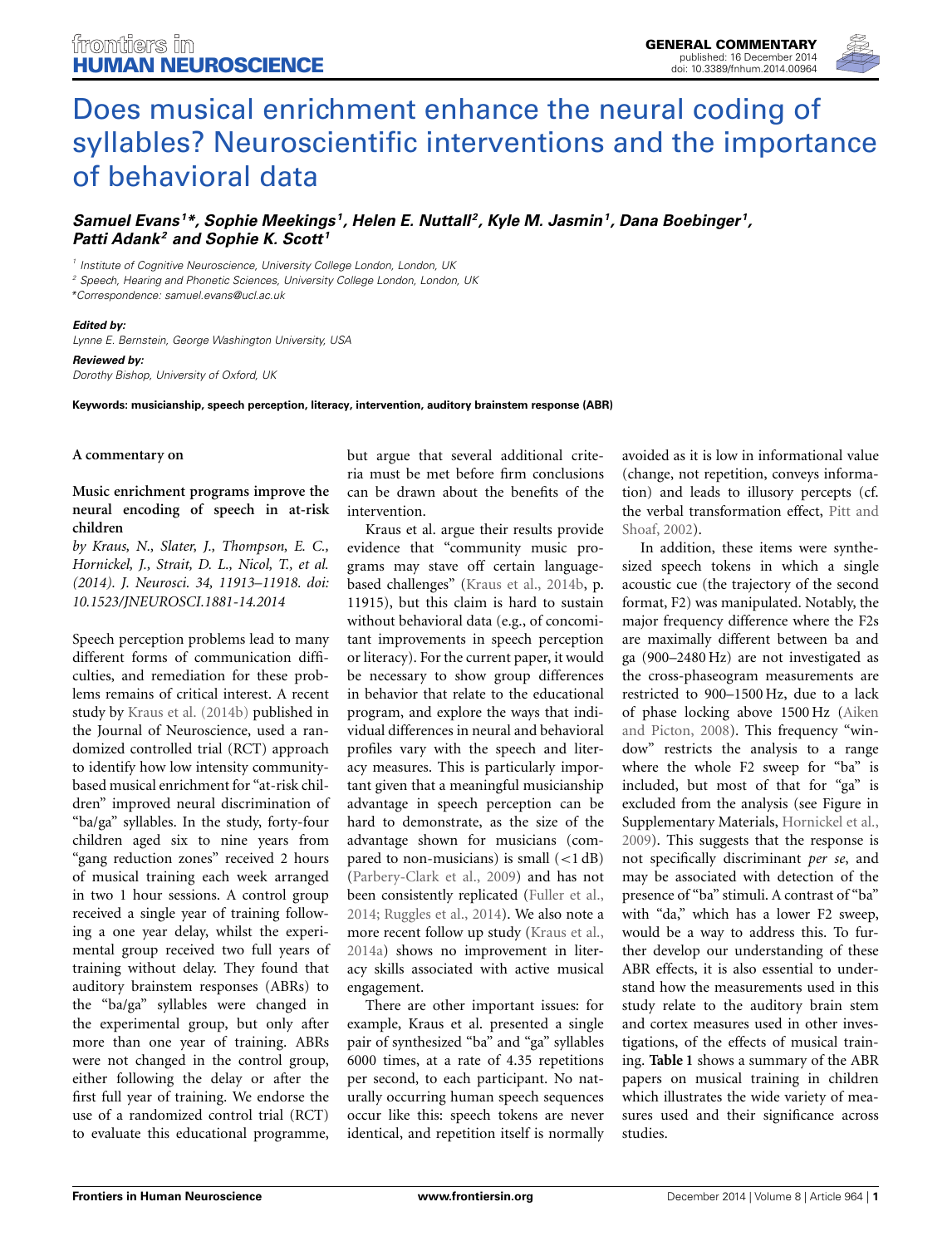| Paper                                                                  | Age range                             | <b>Stimulus</b>                                                                                 | <b>Musical training criteria</b>                                                                                                                                                                          | <b>Measure</b>                          | <b>Finding (relative to</b><br>non-musician/control group)                                                                                                                                                                              |
|------------------------------------------------------------------------|---------------------------------------|-------------------------------------------------------------------------------------------------|-----------------------------------------------------------------------------------------------------------------------------------------------------------------------------------------------------------|-----------------------------------------|-----------------------------------------------------------------------------------------------------------------------------------------------------------------------------------------------------------------------------------------|
| Strait et al.<br>$(2012;$ Brain and<br>Language)                       | School age<br>$(7-13 \text{ years})$  | Synthetic 170 ms<br>/da/ stimulus<br>presented with and<br>without multi-talker<br>babble noise | Currently undergoing private<br>instrumental training, began<br>musical training by age 5 and had<br>practiced ≥20 min at least 5 days<br>weekly for last 4 years                                         | cABR peak<br>timing                     | First peak at the start of the formant<br>transition (43 ms) faster in quiet and<br>in noise. No significant differences<br>between onset peak (9 ms) or<br>steady-state vowel peak (63 ms) in<br>quiet or noise                        |
|                                                                        |                                       |                                                                                                 |                                                                                                                                                                                                           |                                         | Less of a quiet-noise timing shift in<br>formant peak (43 ms), but not in<br>onset (9 ms) or steady-state (63 ms)                                                                                                                       |
|                                                                        |                                       |                                                                                                 |                                                                                                                                                                                                           | <b>Fast Fourier</b><br><b>Transform</b> | Stronger encoding of summed<br>frequencies across range of<br>200-800 Hz in quiet and noise<br>conditions. No difference in strength<br>of fundamental frequency encoding<br>in quiet or noise                                          |
|                                                                        |                                       |                                                                                                 |                                                                                                                                                                                                           | Stimulus-<br>response<br>correlation    | Significant difference in strength of<br>stimulus-response correlation in<br>noise for vowel region. No<br>significant difference in quiet.<br>Significant difference in quiet vs.<br>noise stimulus-response correlation<br>difference |
| Strait et al.<br>(2013;<br>Developmental<br>Cognitive<br>Neuroscience) | Preschoolers<br>$(3-5 \text{ years})$ | Synthetic 170 ms<br>/da/ stimulus<br>presented with and<br>without multi-talker<br>babble noise | Currently undergoing private or<br>group music training for minimum<br>of 12 consecutive months before<br>the study. Attending weekly<br>classes and used materials to<br>practice 4 times a week at home | cABR peak<br>timing                     | Onset peak (9 ms) and formant<br>transition (43 ms) faster in quiet and<br>in noise. No significant difference in<br>steady-state peak (63 ms) in quiet or<br>noise.                                                                    |
|                                                                        |                                       |                                                                                                 |                                                                                                                                                                                                           |                                         | Less of a quiet-to-noise timing shift<br>for formant transition peak (43 ms),<br>but no significant differences in<br>quiet-noise timing shifts for onset<br>(9 ms) or steady-state vowel (63 ms)<br>peaks                              |
|                                                                        |                                       |                                                                                                 |                                                                                                                                                                                                           | cABR peak<br>amplitude                  | No absolute amplitude differences in<br>quiet or noise conditions, nor a<br>difference in quiet-noise amplitude<br>reductions for onset (9 ms), formant<br>(43 ms) or steady-state (63 ms)<br>peaks                                     |
|                                                                        |                                       |                                                                                                 |                                                                                                                                                                                                           | Stimulus-<br>response<br>correlation    | No differences in stimulus-response<br>correlation strength across vowel<br>region in quiet or noise. No<br>significant difference in quiet vs.<br>noise stimulus-response correlation<br>difference                                    |
|                                                                        |                                       |                                                                                                 |                                                                                                                                                                                                           | Fast Fourier<br>Transform               | No differences in strength of<br>encoding at fundamental frequency<br>or for frequencies summed across<br>200-800 Hz in either quiet or noise<br>conditions                                                                             |

## <span id="page-2-0"></span>**Table 1 | A summary of the ABR papers on musical training in children which illustrates the wide variety of measures used and their significance across studies.**

*(Continued)*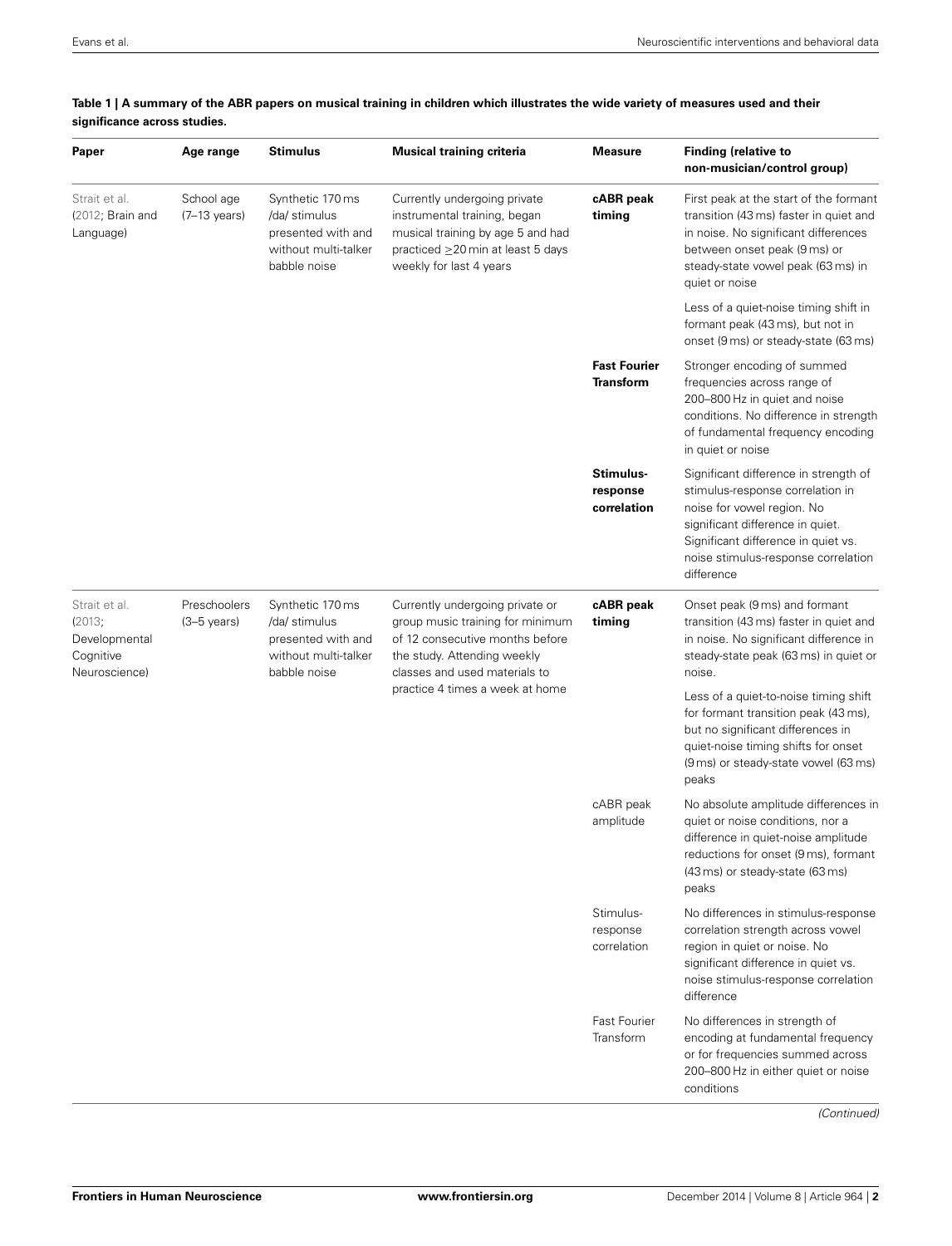### **Table 1 | Continued**

| Paper                                                         | Age range                                                                                | <b>Stimulus</b>                                                                                                                                                                                     | <b>Musical training criteria</b>                                                                                                                                                                                                                                                                                                                                                                                                               | <b>Measure</b>                                                                      | <b>Finding (relative to</b><br>non-musician/control group)                                                                                                                                                                                                                                                                                                                                                                                      |
|---------------------------------------------------------------|------------------------------------------------------------------------------------------|-----------------------------------------------------------------------------------------------------------------------------------------------------------------------------------------------------|------------------------------------------------------------------------------------------------------------------------------------------------------------------------------------------------------------------------------------------------------------------------------------------------------------------------------------------------------------------------------------------------------------------------------------------------|-------------------------------------------------------------------------------------|-------------------------------------------------------------------------------------------------------------------------------------------------------------------------------------------------------------------------------------------------------------------------------------------------------------------------------------------------------------------------------------------------------------------------------------------------|
| Strait et al.<br>(2014; Cerebral<br>Cortex)                   | Preschoolers<br>$(3-5$ years)<br>and school<br>age (7-13)<br>years)                      | 170 ms synthetic<br>/ba/ and /ga/ stimuli                                                                                                                                                           | Preschoolers: Currently<br>undergoing private or group<br>music training for minimum of 12<br>consecutive months before the<br>study. Attending weekly classes<br>and used materials to practice 4<br>times a week at home.<br>School age: Currently receiving<br>private lessons, started music<br>training by or before age 6, and<br>had consistently practiced for a<br>minimum of 3 years for $\geq$ 20 min<br>for at least 5 days weekly | Cross-<br>phaseogram*                                                               | Better phase differentiation between<br>/ba/ and /ga/ stimuli from 15 to<br>45 ms post-stimulus onset,<br>(corresponding to formant transition)<br>across frequency range<br>900-1250 Hz in preschoolers and to<br>900-1500 Hz in school-aged<br>children. No phase differences in<br>control vowel region (60-170 ms)                                                                                                                          |
| Kraus et al.<br>(2014a; Frontiers<br>in Neuroscience)         | School-age<br>$(7-10 \text{ years})$                                                     | 40 ms<br>consonant-formant<br>transition /d/<br>(perceived as /da/)                                                                                                                                 | Harmony Project music<br>appreciation: 1 h twice per week<br>pitch, rhythm, vocal performance,<br>improvisation, composition,<br>musical styles and notation, basic<br>recorder training. Some subjects<br>progressed to 2 h/week of other<br>instrumental training, ensemble<br>practice and performance                                                                                                                                      | Peak<br>latencies,<br>VA slope<br>(stop burst),<br><b>Fast Fourier</b><br>Transform | Earlier latencies for peaks V (onset),<br>E, and F (consonant transition<br>period) in second year of training<br>relative to group with no<br>instrumental training. No significant<br>differences in latencies of peaks A,<br>C, D, O, or slope of VA complex<br>(onset peak-trough)<br>No significant differences between<br>summed energy across ("middle<br>harmonics") 455-720 Hz, or across                                              |
| Strait et al.<br>(2011; Behavioral<br>and Brain<br>Functions) | School-age<br>$(8-13 \text{ years})$<br>classified as<br>"good" and<br>"poor"<br>readers | Repeated /da/<br>(predictable<br>context) vs.<br>standard /da/<br>interspersed with<br>/ba/, /ga/, /du/, /ta/,<br>shorter /da/,<br>higher-pitched /da/,<br>dipping pitch /da/<br>(variable context) | This was not a training study.<br>Measured at only one time point,<br>music aptitude was an aggregate<br>score that measured the ability to<br>compare melodies and rhythms                                                                                                                                                                                                                                                                    | <b>Fast Fourier</b><br><b>Transform</b>                                             | 720-1154 Hz ("high harmonics")<br>Stronger frequency encoding of 200<br>and 400 Hz frequency components<br>in predictable vs. variable stimulus<br>contexts in good readers relative to<br>poor readers. Reading ability and<br>music aptitude scores correlated<br>with strength of encoding at both<br>200 and 400 Hz. No significant<br>differences in strength of<br>fundamental frequency encoding or<br>at any other harmonic frequencies |

*Bold indicates a significant difference between the musicians and non-musicians/control group in at least one measure.*

*\*Indicates the same ABR measurement used in [Kraus et al.](#page-4-0) [\(2014b](#page-4-0)).*

RCTs involve certain design features, which Kraus et al. do not always fully exploit: for example, the difference in the size between the control  $(n = 18)$ and the experimental  $(n = 26)$  groups is unexplained, and may require a different stati[stical approach \(](#page-4-12)Keselman and Keselman, [1990](#page-4-12)). The lack of an active control group prevents us from understanding whether the reported neural changes could be induced by an alternative enrichment activity (which is acknowledged by the authors), or whether a more focused language or literacy intervention

would have yielded more effective results. It is also important to stress that while the paper makes specific claims about treatment effects for "impoverished brains" (e.g., individuals from low socio-economic backgrounds), no direct evidence of this impoverishment is provided, nor evidence that the effects on "impoverished" brains are any different to the effects on nonimpoverished brains, e.g., by including another control group. RCT methodology requires the reporting of the system used to generate the random allocation sequence, as well as mentioning participant drop-out rates, means, SDs, effect sizes and associated confidence intervals. Although an important first step, this paper falls some way short of suggested recommendations for the reporting of RCTs [\(Schulz et al., 2010\)](#page-4-13).

To conclude, we have critiqued a recent high impact intervention study examining the effect of musical training on neural responses. Ineffective interventions provide false hope and waste financial resources [\(Strong et al., 2011\)](#page-4-14) and therefore intervention programmes need to be evaluated rigorously. It is admirable to